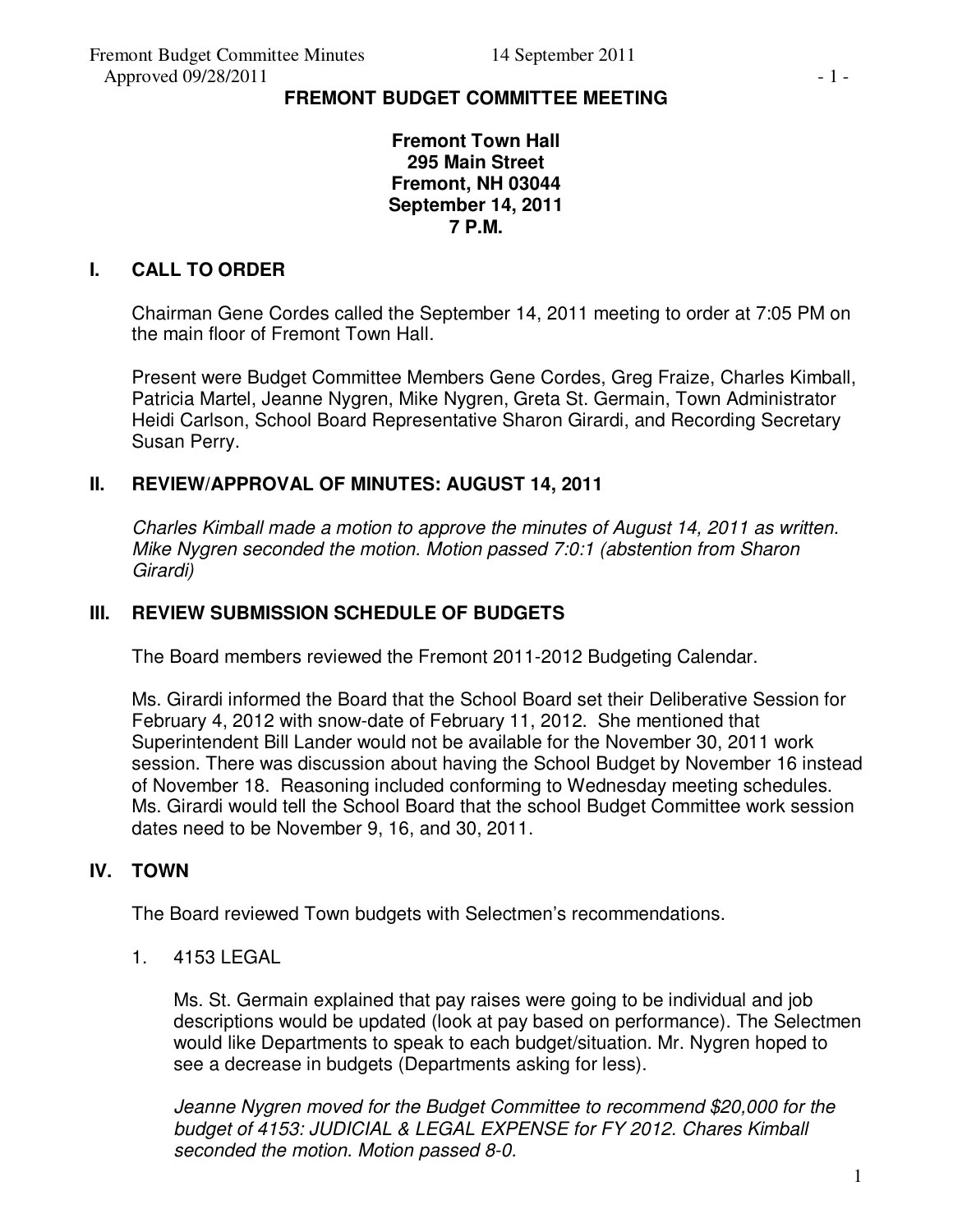#### **2.** 4194 PLANNING & ZONING

Mr. Cordes explained Matching Grants (if there is no grant, the department would not spend the match money).

Ms. St. Germain noted that clerical wages increased 3.5% and other areas were cut (clerical wages based on 26 hours at \$16.07).

*Patricia Martel recommended the Board of Selectmen's budget recommendation of \$42,771 in 4191: PLANNING & ZONING for FY2012. Jeanne Nygren seconded the motion. Motion passed 7 aye: 1 nay (Mike Nygren)* 

**3.** 4195 CEMETERIES

There was discussion about cemetery lot prices and interest on them, lawn mower purchase, and explanation of encumbrance.

*Jeanne Nygren moved for the Budget Committee to recommend \$10,000 for the budget of 4195: CEMETERIES for FY 2012. Charles Kimball seconded the motion. Motion passed 8:0.* 

**4.** 4215 AMBULANCE

There was discussion about the service Raymond Ambulance provides for Fremont. In March/April 2011, the contract was renewed with Raymond Ambulance for 5 years.

*Charles Kimball moved for the Budget Committee to recommend \$6,500 for the budget of 4215: AMBULANCE SERVICES for FY 2012. Mike Nygren seconded the motion. Motion passed 8:0.* 

**5.** 4240 BUILDING INSPECTION

Ms. St. Germain explained the changes in building inspector hours, which caused the position to become vacant a few times before the current inspector was hired.

Ms. Martel thought that the 51¢ mileage cost was high. She recommended decreasing the Mileage and Expense Reimbursement from \$2,000 to \$1,500.

*Mike Nygren moved for the Budget Committee to recommend \$29,957 (\$1,500 less than the Board of Selectmen's budget recommendation of \$30,457) for the 4240: BUILDING INSPECTION budget for FY 2012. Charles Kimball seconded the motion. Motion passed 8:0.* 

# **6.** 4316 STREET LIGHTING

*Patricia Martel moved for the Budget Committee to recommend \$4,896 for the budget of 4316: STREET LIGHTING for FY 2012. Jeanne Nygren seconded the motion. Motion passed 8:0.*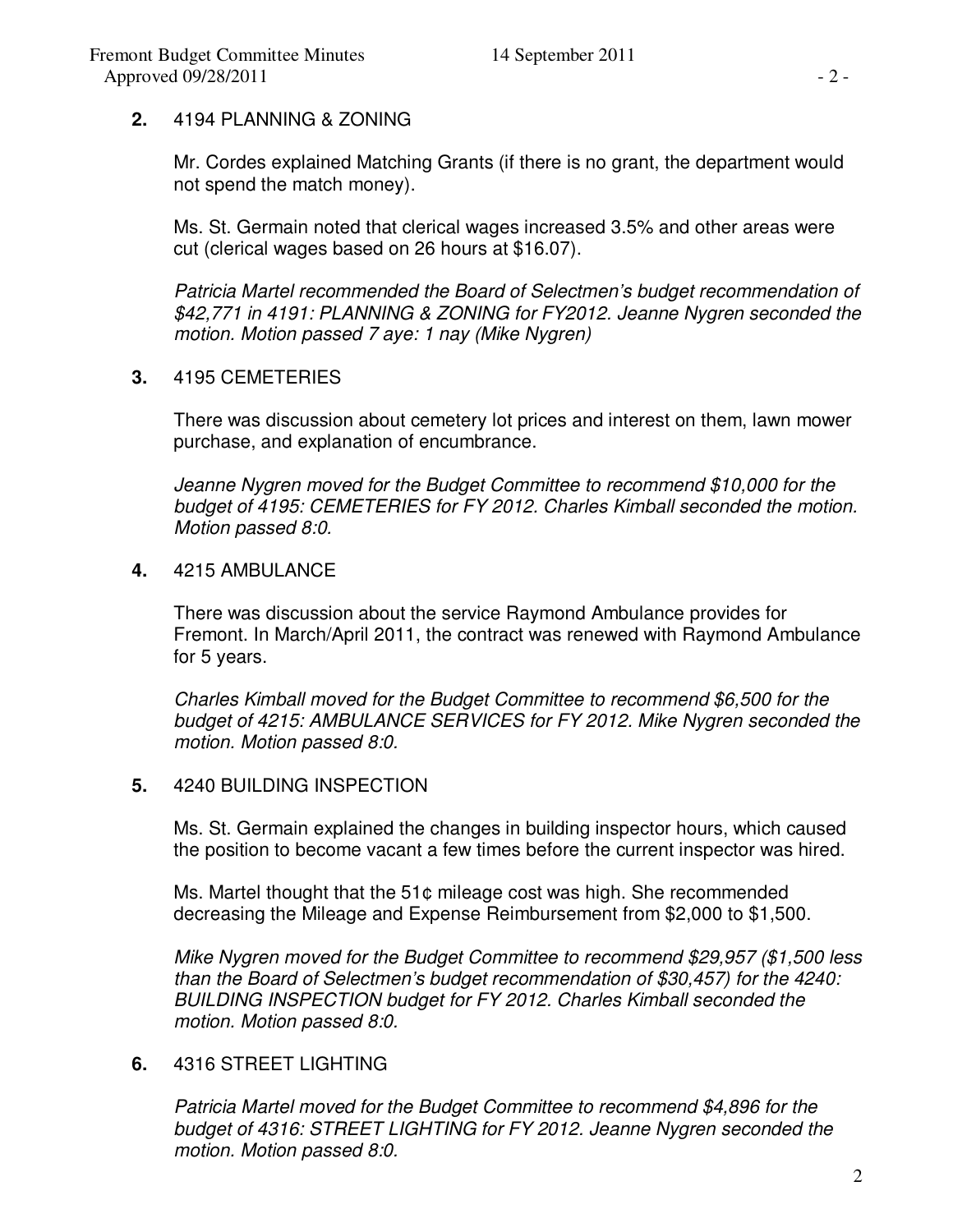# **7.** 4583 PATRIOTIC PURPOSES

*Charles Kimball moved for the Budget Committee to recommend \$2,335 for the budget of 4583 PATRIOTIC PURPOSES for FY 2012. Mike Nygren seconded the motion. Motion passed 7:0:1 (abstention from Jeanne Nygren)* 

#### **8.** 4610 CONSERVATION COMMISSION

Ms. St. Germain noted that the Conservation Commission may use earned interest for office needs and that they managed to stay within the \$824 in last year's budget.

Ms. Carlson explained the Conservation Budget Residual Fund of which, by statute, any leftover moneys could be spent. She also explained the "land use change tax fund". She said she would put together a spreadsheet on this for the next meeting.

*Patricia Martel moved for the Budget Committee to recommend \$824 for the budget of 4610: CONSERVATION COMMISSION for FY 2012. Charles Kimball seconded the motion. Motion passed 8:0.* 

#### **9.** 4723 INTEREST ON TAX ANTICIPATION NOTES

Ms. Carlson explained that the Town has to sometimes borrow money in anticipation of paying taxes. The Town had to borrow in June 2011 for three weeks and then paid it back. Ms. Carlson put in to plan on borrowing two times next year. There was discussion about the possibility of paying bonds early in order to refinance them. Ms. Carlson said she would find this out.

*Patricia Martel moved for the Budget Committee to recommend \$4,600 for the budget of 4723 INTEREST ON TAX ANTICIPATION NOTES for FY 2012 (knowing it might need to be revisited upon bond information). Jeanne Nygren seconded the motion. Motion passed 8:0.* 

Other items that were distributed included: 4196 Insurance; 4197 Advertising & Regional Associations; 4199 Town Report; and 4312 Highway (updated with HWSC input from 9/12/11).

Mr. Cordes suggested creating a spreadsheet that checked Selectmen's proposed budgets against the Budget Committee's review/recommendations.

Mr. Nygren was interested in knowing if goals would be met in revenues and if the tax rate would be affected.

Ms. Nygren requested to get first issue taxes (what is left unpaid and paid and the end of last year). Ms. Carlson noted that this was in the Town Report. Five percent was uncollected.